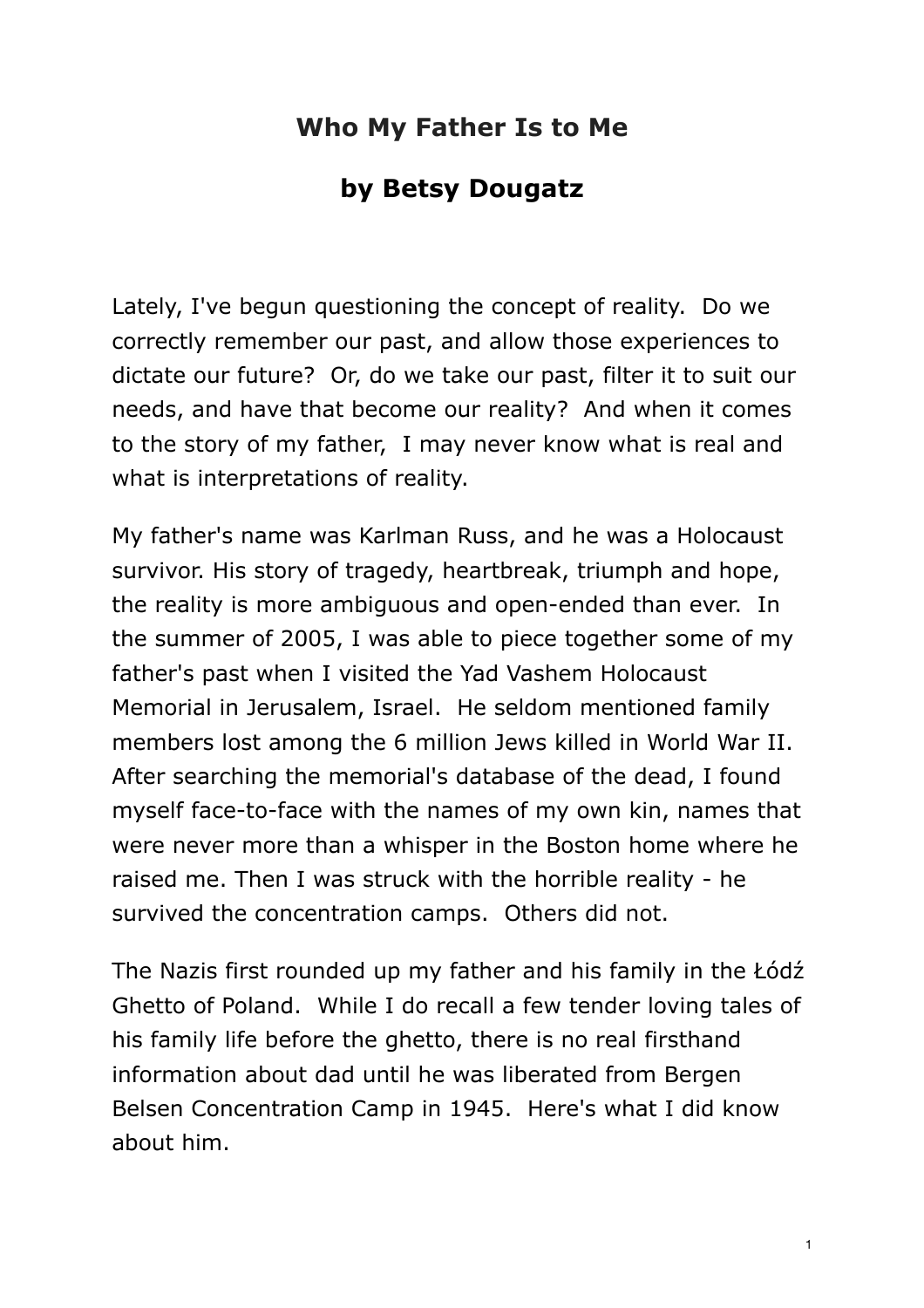My father was born in Piotrkovor, Poland in 1908. He was born to Pinkus Russ (b.1882) and Ruchle (Nachmanovitz) Russ, (b.1890). He had two siblings that didn't survive the war and their cause of death was never talked about. Maybe he never knew what happened to them? What he did always say, in an adoring manner, about his sister, was just how much I looked like her. That's all I knew about her - we looked alike. Her name was Sura Ryuka Russ, born six years after my father (b.1914). His brother Jacob Maher Russ was born in April 1922. The only thing I recall hearing about his brother was that my father "heard" his brother might be alive somewhere in Poland and that my father went back to Poland from Russia in an attempt to find him. My father said this was towards the end of the war. At that point my father was caught by the Nazi regime and was sent to a concentration camp, maybe Auschwitz, but he never definitely told me.

I knew that my father was a shoemaker, as was his brother Jacob. He did say that having that occupation helped save and prolong his life. He was vital to the Nazi war effort, making boots for German soldiers in a forced labor camp. I think he escaped to Russia after 1943. Was that a conclusion I made up on my own, or was it what he had told me. I will never know.

The most shocking documentation I discovered in my research at Yad Vashem, was that my father was married before the war. I was completely blindsided. His wife's name was Chejwet (Litman) Russ (b.1905). They had a child born in either 1938 or 1940. Records show different dates. Her name was Zerthal. Records show that his wife and child were taken out of the ghetto in 1942. I'm assuming it was to a death camp. I had always known that my father suffered the horrible loss of his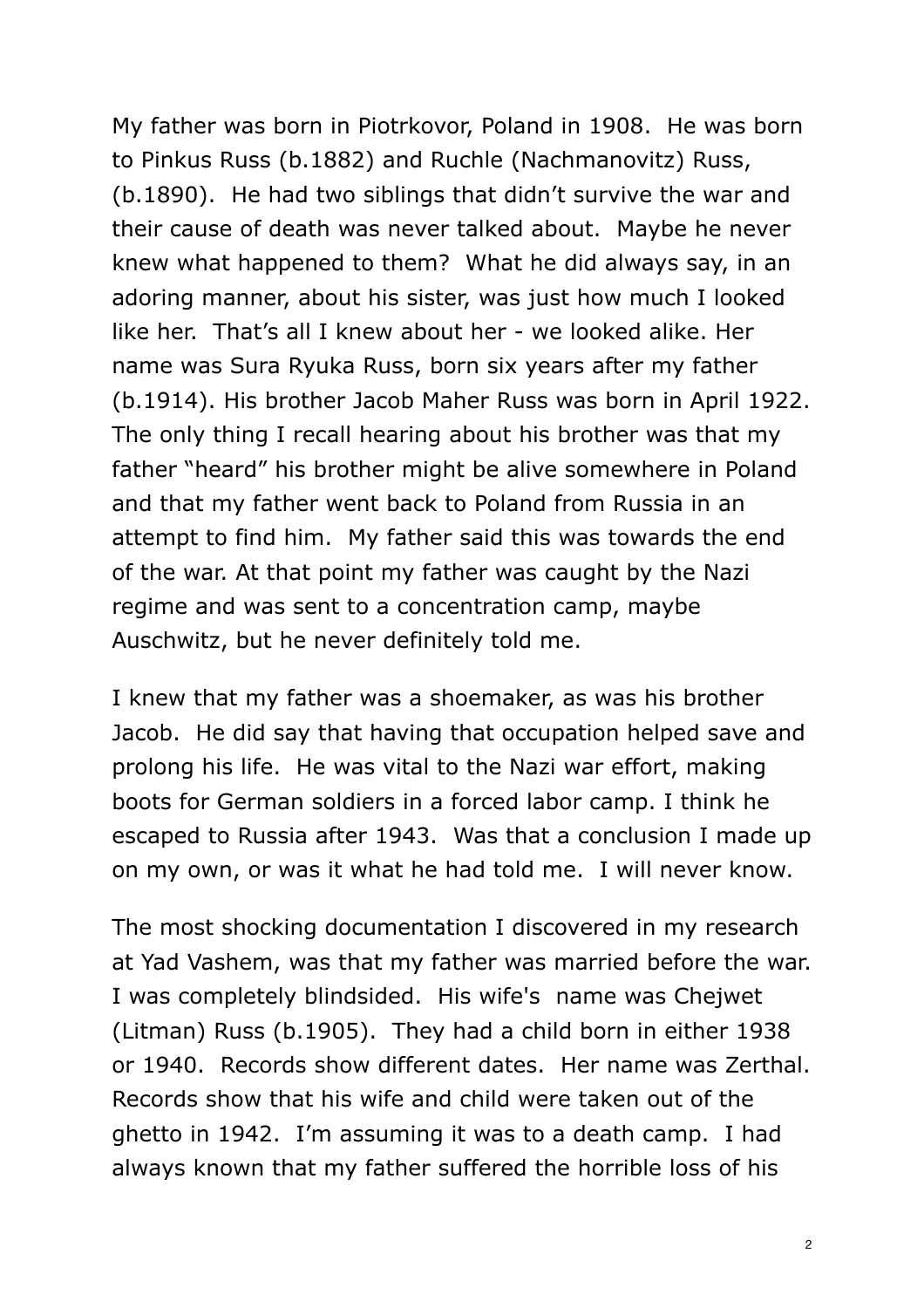entire immediate family, but I never imagined that he had a wife and child. I had no evidence of this at all and he never said a word of it to me. I did however have a gut feeling something was not being said, and that silence was deafening.

When a dear friend of mine lost her son at the age of two in 1976, my father became anguished and overcome with sadness and was extremely pensive. Just the way he said, "No one should know from losing a child." made me think, *"Does he know from this first hand?"* I never asked him, not wanting to upset him.

I always sensed that my parents made a conscious attempt to shield me from his traumatic experiences. With loving and protective intentions I have "gaping holes" in my knowledge and questions unanswered. After his liberation he somehow ended up in a DP (displaced persons) camp near Munich. How he managed to be on the second transport to America after the war is a mystery I will never unravel. He was 38 years old when he departed Bremen, Germany on the passage ship Marine Marlin. On December 20, 1946, he arrived in New York. With twists and turns of fate that first week in America he met my mother and four months later they were married. I was born 9 months later.

Sadly, I have few archival memories of my father. Fortunately, I'm one of the lucky ones to have a creation of my own "personal myth".

His resilience and sheer will to live dominated his life. His ability to love so deeply, his strong arms around me keeping me safe. His endurance to any adversity and a commitment to